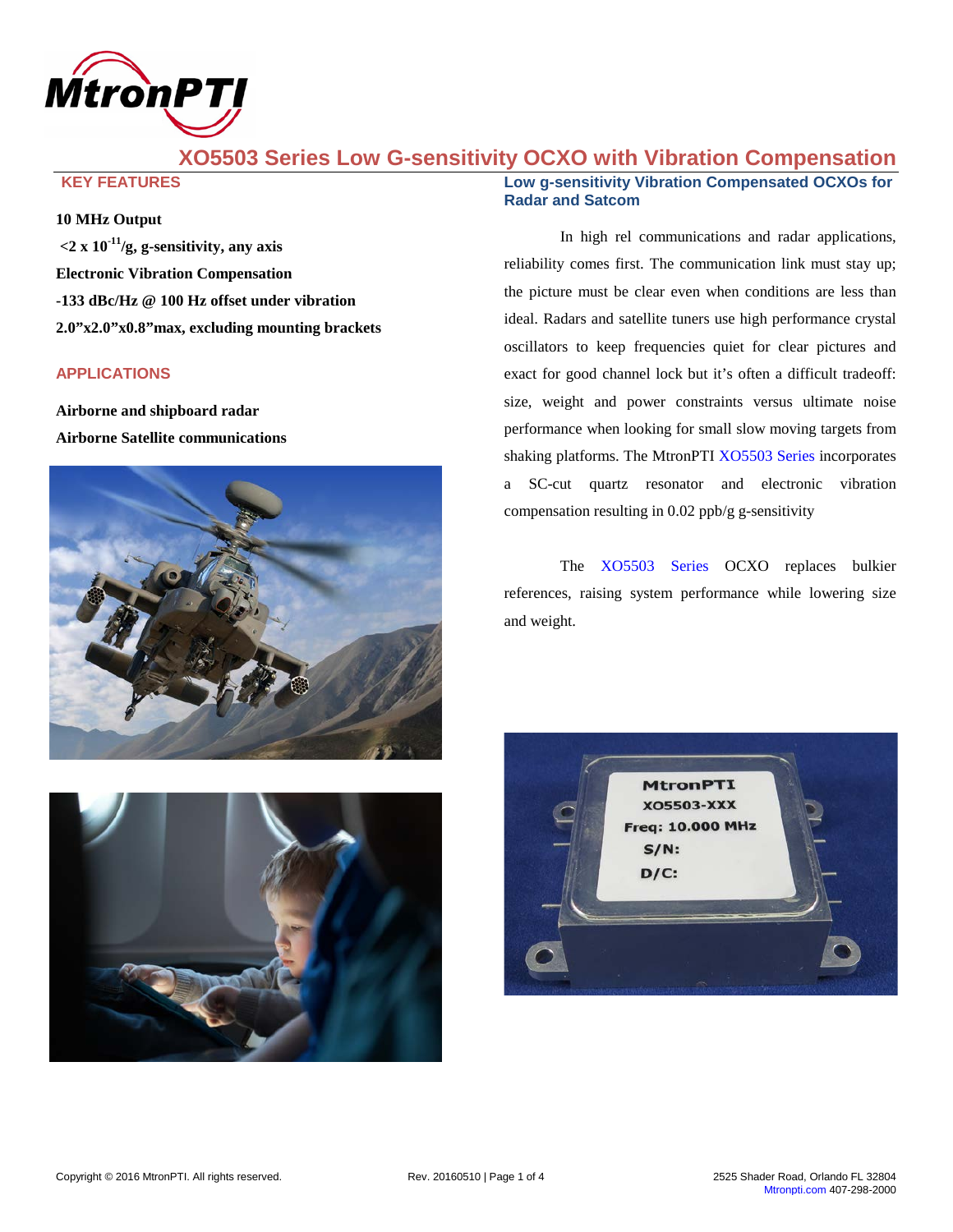# **Electrical Characteristics**

| <b>Parameter</b>                           | <b>Symbol</b>     | Min.           | Typ.                                  | Max.                 | <b>Units</b>          | <b>Conditions</b>                                           |
|--------------------------------------------|-------------------|----------------|---------------------------------------|----------------------|-----------------------|-------------------------------------------------------------|
| Nominal Frequency                          | $F_{O}$           |                | 10.000000                             |                      | <b>MHz</b>            |                                                             |
| <b>Initial Tolerance</b>                   |                   | $-100$         |                                       | $+100$               | ppb                   | At time of shipment, $V_{\text{TUNE}} = 2.5V$               |
|                                            |                   |                | <b>Frequency Stability</b>            |                      |                       |                                                             |
| Over Temperature Range                     |                   | $-30$          |                                       | $+30$                | ppb                   | -40°C to + 85°C, Ref. 25 °C                                 |
| vs Supply Voltage Change<br>vs Load Change |                   |                |                                       | $+5$<br>$+5$         | ppb<br>ppb            | $\pm 5\%$ change in V <sub>s</sub><br>$±5\%$ change in Load |
|                                            |                   |                |                                       | $\pm 0.3$            | ppb                   | Per day                                                     |
| Aging                                      |                   |                |                                       | $\pm 10\overline{0}$ | ppb                   | $1st$ year                                                  |
| [After 72-hours of operation]              |                   |                |                                       |                      |                       | All Causes over the life of the                             |
|                                            |                   |                |                                       | $\pm 800$            | ppb                   | product                                                     |
| Short Term Stability                       |                   |                |                                       | $1E-11$              |                       | Allan Deviation, Tau = $1 sec$                              |
|                                            |                   |                | <b>RF</b> Output                      |                      |                       |                                                             |
| Output Type                                |                   |                | Sinewave                              |                      |                       |                                                             |
| Output Level                               |                   | $+5.0$         | $+7.0$                                | $+9.0$               | dBm                   | Into a nominal $50\Omega$ load                              |
| Output Load<br>Harmonics                   |                   |                | 50                                    | $-30$                | $\Omega$<br>dBc       | $\pm 5\%$                                                   |
|                                            |                   |                | <b>Frequency Adjustment</b>           |                      |                       |                                                             |
| <b>Adjustment Method</b>                   |                   |                | <b>External Voltage</b>               |                      |                       |                                                             |
| Tuning Voltage                             | $V_{\text{TUNE}}$ | $\overline{0}$ |                                       | $+5.0$               | $\rm V_{DC}$          |                                                             |
| <b>Tuning Range</b>                        |                   | ±0.8           |                                       |                      | ppm                   |                                                             |
| Tuning Bandwidth                           |                   | 500            |                                       |                      | Hz                    |                                                             |
| <b>Tuning Linearity</b>                    |                   |                |                                       | 10                   | $\%$                  |                                                             |
| Input Impedance                            |                   | 50             |                                       |                      | $K\Omega$             |                                                             |
| Tuning Slope                               |                   |                | Positive                              |                      |                       |                                                             |
|                                            |                   |                | <b>Phase Noise</b>                    |                      |                       |                                                             |
|                                            |                   |                |                                       | $-120$               |                       | @ 10Hz Offset                                               |
|                                            |                   |                |                                       | $-140$               | dBc/Hz                | @ 100Hz Offset                                              |
| SSB Phase Noise – Static                   |                   |                |                                       | $-155$               |                       | @ 1kHz Offset                                               |
|                                            |                   |                |                                       | $-155$               |                       | @ 10kHz Offset                                              |
|                                            |                   |                |                                       | $-155$               |                       | @ 100kHz Offset                                             |
|                                            |                   |                |                                       | $-116$               | dBc/Hz                | @ 10Hz Offset                                               |
|                                            |                   |                |                                       | $-128$               |                       | @ 40Hz Offset                                               |
| SSB Phase Noise - With Random              |                   |                |                                       | $-128$               |                       | @ 52Hz Offset                                               |
| Vibration (operational) (any axis)         |                   |                |                                       |                      |                       |                                                             |
|                                            |                   |                |                                       | $-133$               |                       | @ 100Hz Offset                                              |
| Note: The max specs from 10Hz to           |                   |                |                                       | $-148$               |                       | @ 500Hz Offset                                              |
| 500Hz are based on a g-sensitivity         |                   |                |                                       | $-152$               |                       | @ 1kHz Offset                                               |
| of 2E-11/g.                                |                   |                |                                       | $-155$               |                       | @ 2kHz Offset                                               |
|                                            |                   |                |                                       | $-155$               |                       | @ 10kHz Offset                                              |
|                                            |                   |                |                                       | $-155$               |                       | @ 100kHz Offset                                             |
|                                            |                   |                | <b>Random Vibration (operational)</b> |                      |                       |                                                             |
|                                            |                   |                | 0.012                                 |                      |                       | @ 10Hz                                                      |
|                                            |                   |                | 0.012                                 |                      | $g^2$ /Hz             | @ 40Hz                                                      |
| <b>Power Spectral Density</b>              |                   |                | 0.020                                 |                      |                       | @ 52Hz                                                      |
|                                            |                   |                |                                       |                      |                       |                                                             |
|                                            |                   |                | 0.020<br>0.00126                      |                      |                       | @ 500Hz                                                     |
|                                            |                   |                |                                       | @ 2000Hz             |                       |                                                             |
|                                            |                   |                | <b>Additional Parameters</b>          |                      |                       |                                                             |
| <b>Supply Voltage</b>                      | $V_S$             | 11.4           | 12.0                                  | 12.6                 | $\rm V_{DC}$<br>Watts | @ Start-up                                                  |
| Power Consumption                          |                   |                |                                       | 5<br>3               | watts                 | $(a)$ +25°C Steady State                                    |
| PIN 4 Oven Not Ready                       |                   |                |                                       | 0.5                  | $V_{DC}$              |                                                             |
| PIN 4 Oven Ready                           |                   | 2.7            |                                       |                      | $V_{DC}$              | 3.3V HCMOS Compatible                                       |
| Warm-up Time                               |                   |                |                                       | 5                    | Minutes               | $@ \pm 10$ ppb of the frequency $@ 1$<br>hour $@$ 25 $°C$   |
|                                            |                   |                |                                       |                      |                       |                                                             |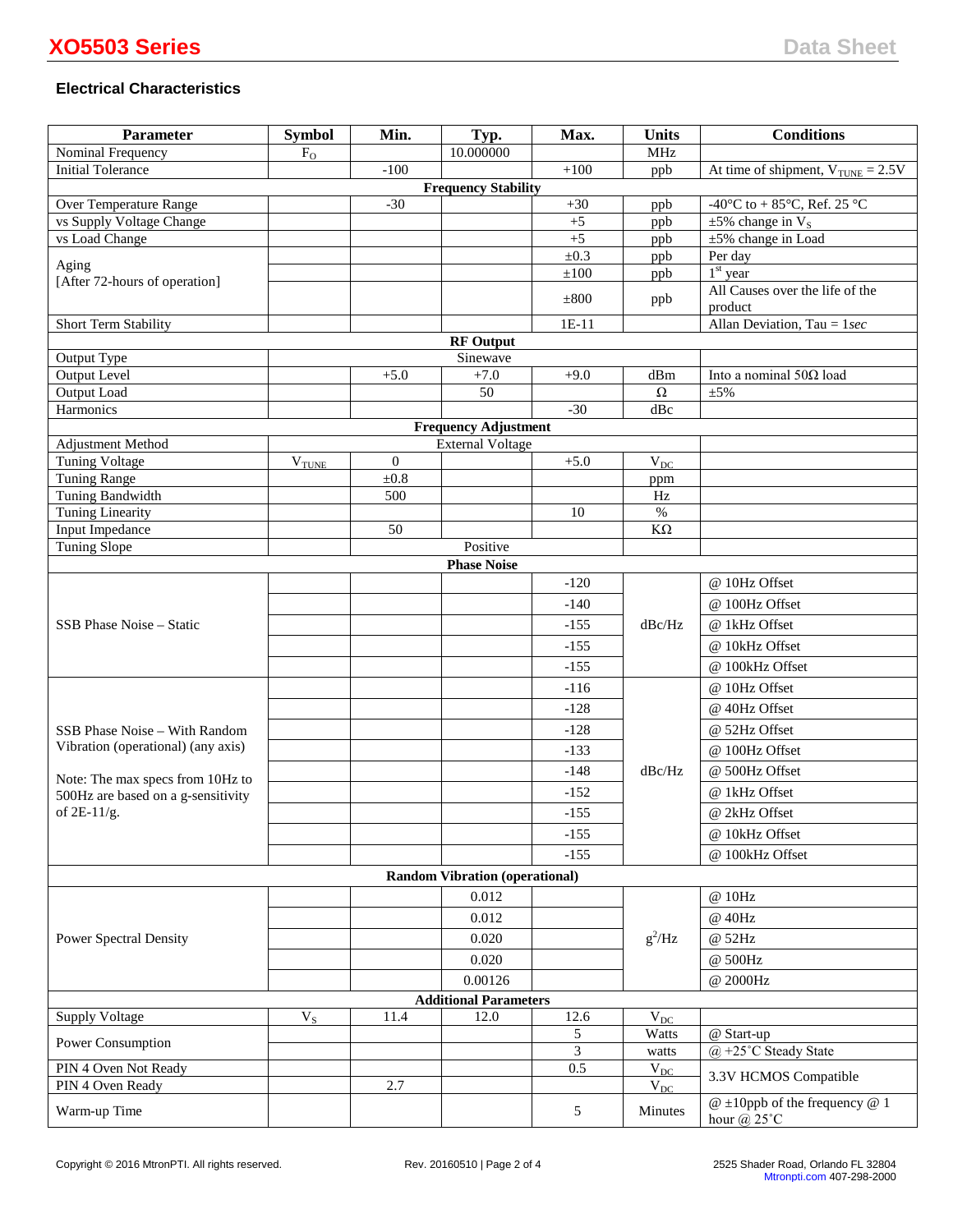# **Environmental**

| Parameter                    | <b>Symbol</b>        | Min.  | Typ. | Max.  | <b>Units</b> | <b>Conditions</b> |
|------------------------------|----------------------|-------|------|-------|--------------|-------------------|
| <b>Operating Temperature</b> | OTR                  | $-40$ |      | $+85$ | $\circ$      |                   |
| Storage Temperature          | <b>STR</b>           | $-55$ |      | $+95$ | $\sim$       |                   |
| RoHS                         | Full RoHS Compliance |       |      |       |              |                   |

Note 1: Contact factory for specific material requirements

# **Representative Dynamic Phase Noise Performance**